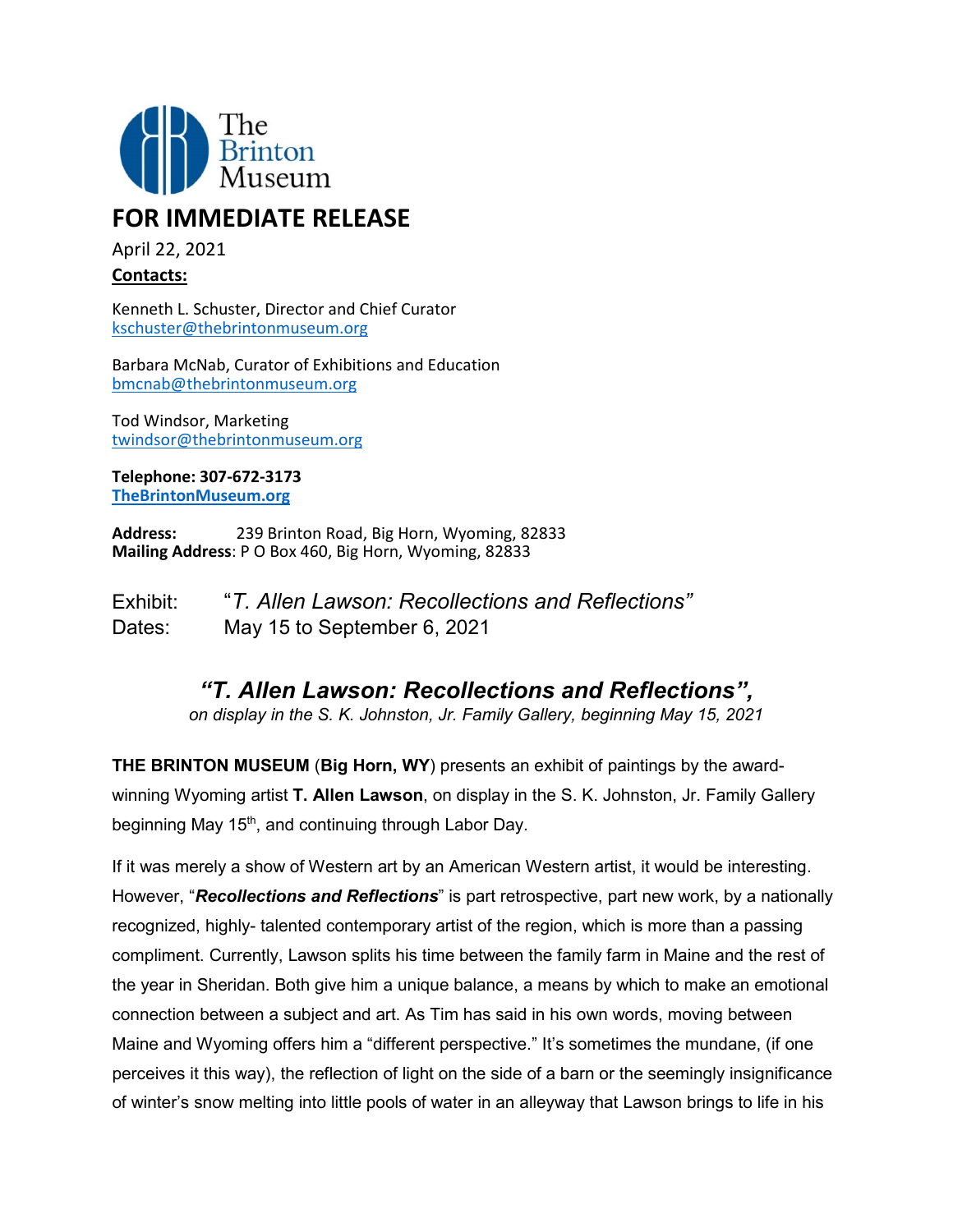paintings; he brings the beauty of such things to life in a way that is simple, direct and beautifully painted.

Lawson was born and raised in Sheridan and studied drawing and portraiture at the American Academy of Art in Chicago and the Lyme Academy College of Fine Arts in Old Lyme, Connecticut. He is represented in public and private collections throughout the U.S. and is the recipient of numerous awards among which are the prestigious 2017 Prix De West Purchase Award and the Robert Lougheed Memorial Artists' Choice Award; 2016 Prix De West Directors' Choice for Outstanding Landscape and also the Robert Lougheed Memorial Artists' Choice Award; and 2010 Founders' Prize, Lyme Academy College of Fine Arts. He also holds the honor of having been selected by President George W. Bush and First Lady Laura Bush to create a painting for the official 2008 White House Christmas card. Lawson's work is represented in private and public collections including the Denver Art Museum; Yale University Art Gallery in New Haven (CT); The Smithsonian Institution in Washington D. C. and Forbes Magazine Collection, to name a few. The Brinton Museum owns a pastel and pencil drawing by the artist entitled, "*In the Redwall Country*", dated 2016.

*T. Allen Lawson: Recollections and Reflections* is accompanied by a color-illustrated catalog. An artist's reception takes place on  $Saturday$ , May  $15<sup>th</sup>$ , from 2:00 to 4:00 p.m. Admission for the reception is free.

## About The Brinton Museum

Founded in 1960, The Brinton Museum is a fine arts institution devoted to preserving the art and history of the West. Located on the historic Quarter Circle Ă Ranch in the foothills of the majestic Bighorn Mountains, it features 19th, 20th and 21st century American and Indian Art in a historic Western setting. General admission for 2021 is free, made possible by a generous donation from First Interstate Bank of Sheridan. Image



 *October Moon, oil, 24" x 38", Collection: Buffalo Bill Center of the West, Cody, Wyoming*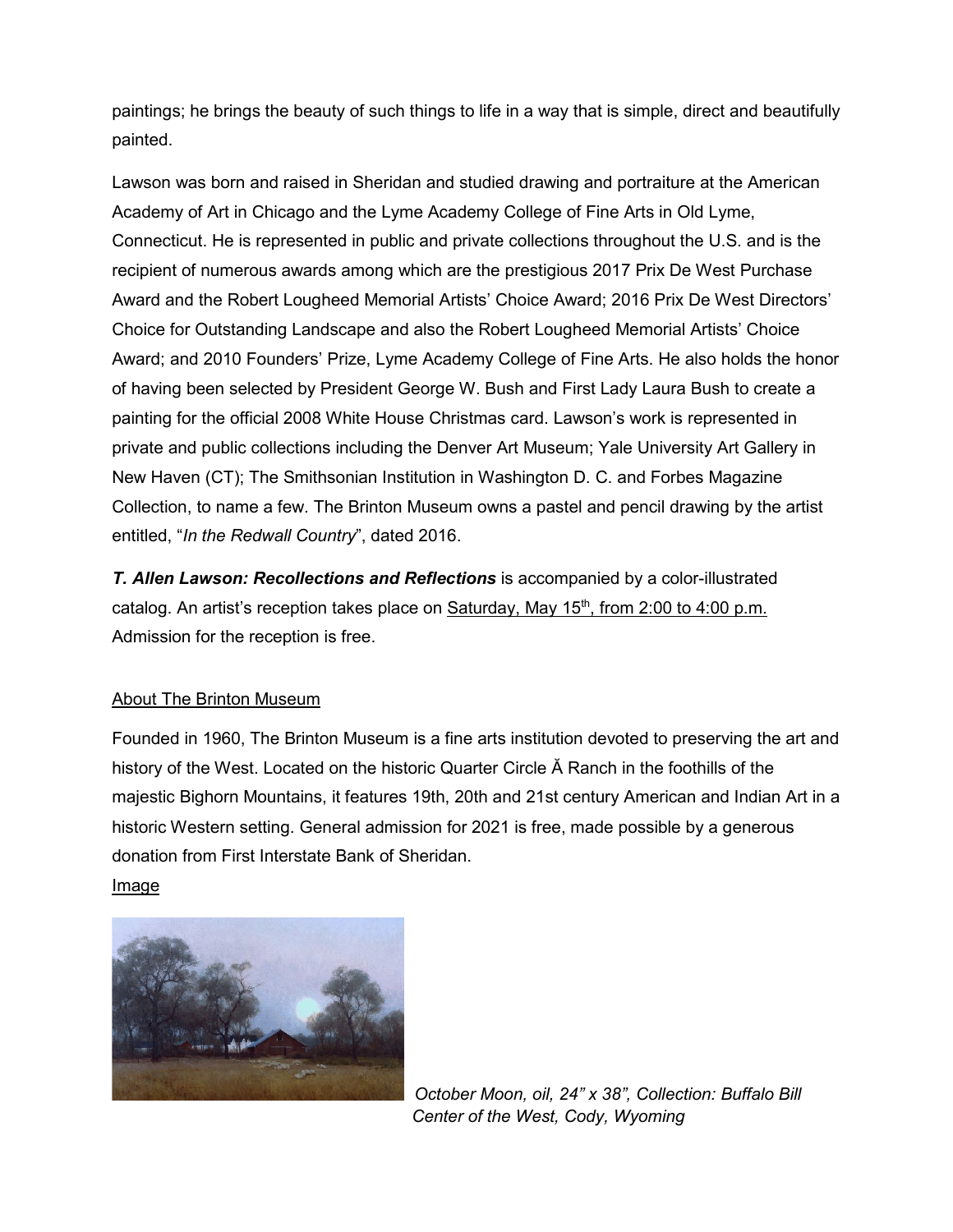

*The Yard – Feeding Time, oil, 30" x 32", private collection*



 *Confluence of the Platte, oil, 12" x 20", private collection*



*Bernadette, oil, 30" x 21", private collection*